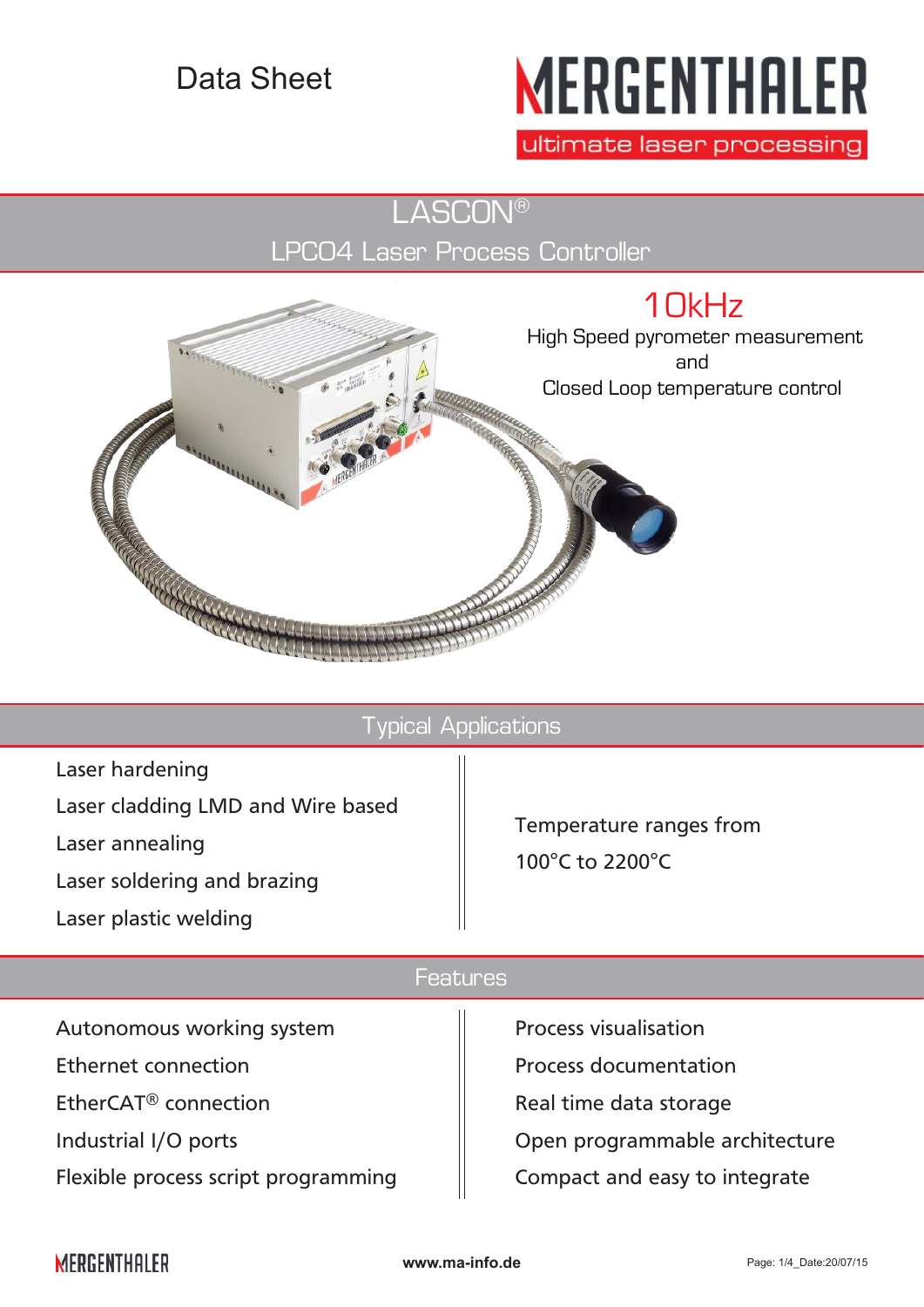# Beamway Options

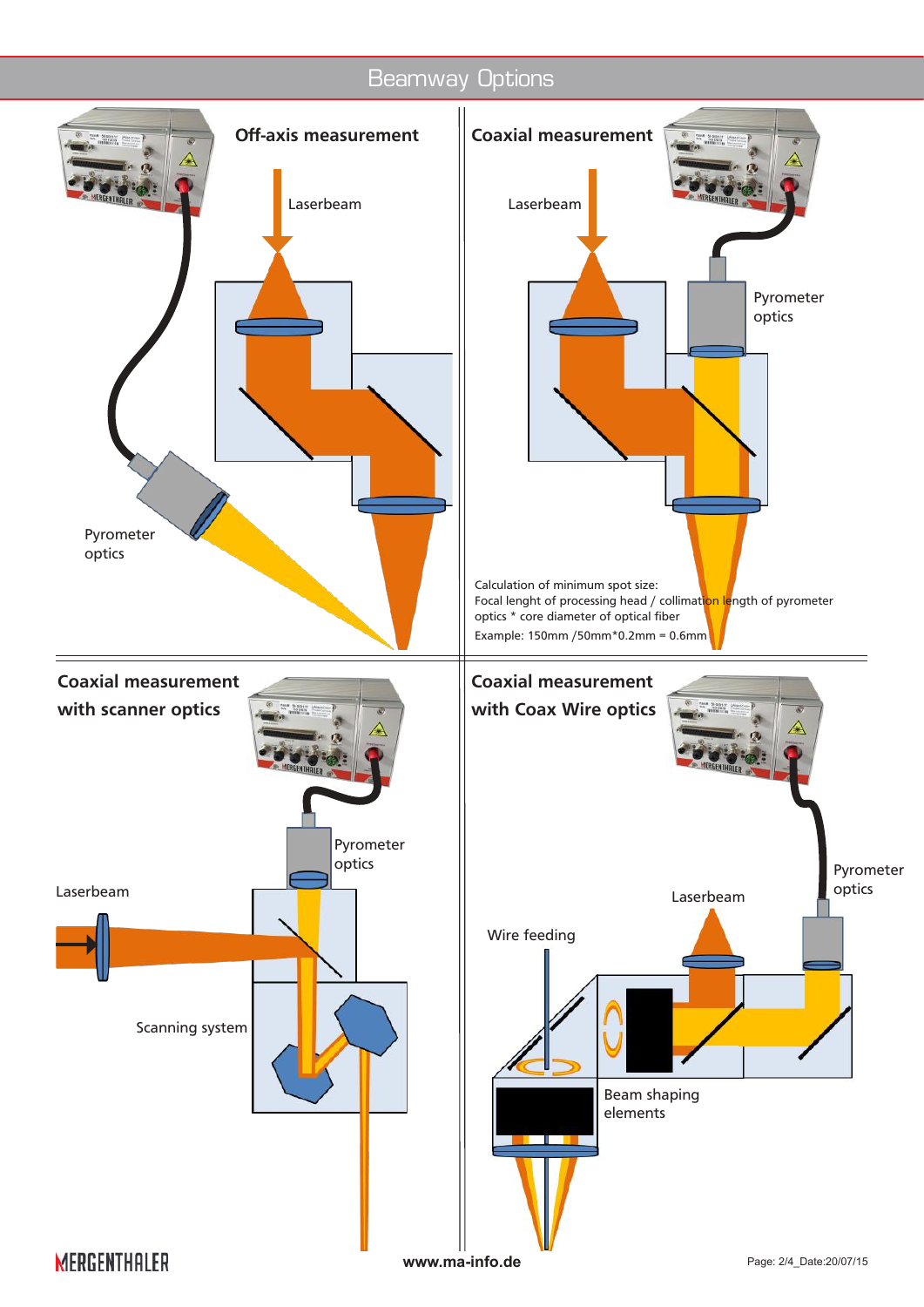# Technical Data

|                                 | <b>LASCON® Controller</b>                                                                                                                         |                                      |  |  |
|---------------------------------|---------------------------------------------------------------------------------------------------------------------------------------------------|--------------------------------------|--|--|
|                                 | Single color pyrometer                                                                                                                            | 2 color (ratio) pyrometer            |  |  |
| Temperature ranges:             | 100°C up to 2200°C                                                                                                                                | 200°C up to 2200°C                   |  |  |
| Spectral range:                 | 1.65µm - 2µm / 1,65-2,5µm*                                                                                                                        | 1.65 - 2µm devided into two channels |  |  |
| Accuracy (e=1, t90=1s, T=25°C): | < $1500^{\circ}$ C: 0.3% +/- 2K<br>< 1500°C: 0.5% +/- 2K                                                                                          |                                      |  |  |
| Repeatability:                  | $0.1\%$ +/- 1K                                                                                                                                    |                                      |  |  |
| Resolution:                     | $0.1^{\circ}C$                                                                                                                                    |                                      |  |  |
| Response time:                  | 100µs, adjustable                                                                                                                                 |                                      |  |  |
| Emissivity:                     | adjustable 0.01 to 1                                                                                                                              | independent (see literature)         |  |  |
| Analog output:                  | 0-10V (16Bit), (configurable via Software)                                                                                                        |                                      |  |  |
| Power supply:                   | 24V DC, 2A max.                                                                                                                                   |                                      |  |  |
| Sighting:                       | laser targeting coaxial with pyrometer measurement                                                                                                |                                      |  |  |
| Interface:                      | Ethernet, EtherCAT (Q4, 2019)                                                                                                                     |                                      |  |  |
| IO terminal:                    | 6 analog IN, 3 analog OUT, 16 digital IN, 8 digital OUT (24V) (configurable via Software)                                                         |                                      |  |  |
| Data storage:                   | internal, 500.000 processes, 255 process control scripts                                                                                          |                                      |  |  |
| Software:                       | including LASCON® software package for measurement and closed loop control,<br>storage and visualisation of measurement, calibration of pyrometer |                                      |  |  |
| Optical fiber length:           | 3m, 5m, 10m, 20m, 30m (special lenghts on request)                                                                                                |                                      |  |  |
| Ambient temperature:            | controller 40°C, optical head 60°C                                                                                                                |                                      |  |  |
| Dimensions:                     | controller: 144 x 125 x 82mm, Optics: dia 30.6mm, lenght 100mm                                                                                    |                                      |  |  |
| CE label:                       | according to EU directives for electromagnetic immunity                                                                                           |                                      |  |  |
| Conformity:                     | the RoHS Directive 2011/65/EU of 2011-06-08 with supplement from 2015-03-31 is<br>fulfilled                                                       |                                      |  |  |
| *low temperature version        |                                                                                                                                                   |                                      |  |  |
|                                 | Any optical part installed in the beamway for coaxial measurement can affect given technical data                                                 |                                      |  |  |

# Included Software



#### **Process Manger Software (LPM)** Windows® operating system

| M& MA-20030043 - LASCON Process Manager 2.17.6                                                                                    |     |                              | <b>COST</b> |           |  |
|-----------------------------------------------------------------------------------------------------------------------------------|-----|------------------------------|-------------|-----------|--|
| File Process View Settings Tools Help<br>Station:<br>MA-20030043<br>Pilot .<br>Status:<br><b>READY</b><br>default set<br>Setting: | 358 | online<br>$\Omega$<br>master | active      | 03.07.000 |  |
| 0%<br>100°C<br>857°C<br>144.45                                                                                                    |     |                              |             |           |  |

- Adjustment of all pyrometer and controller parameters
- Providing variety of control commands and functions for script
- Storage capacity up to 500.000 processes and 255 scripts
- Process visualization, automatical data export in csv format
- Free configuration of Multi I/O interface
- Pyrometer calibration inside the application
- Access rights management with password protection

# **MERGENTHALER**

#### **www.ma-info.de** Page: 3/4\_Date:20/07/15